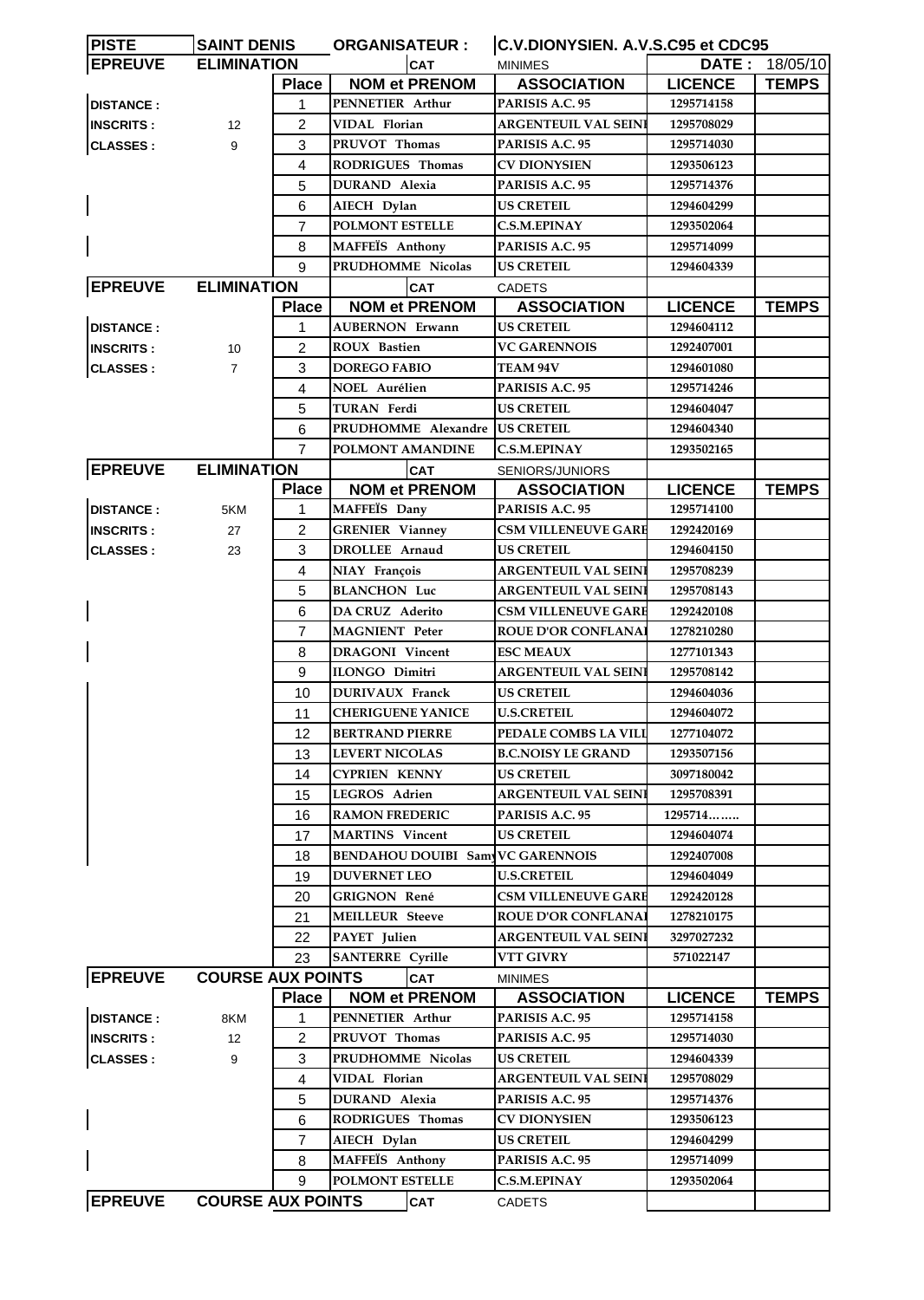|                  |                          | <b>Place</b>   | <b>NOM et PRENOM</b>     | <b>ASSOCIATION</b>          | <b>LICENCE</b> | <b>IEMPS</b> |
|------------------|--------------------------|----------------|--------------------------|-----------------------------|----------------|--------------|
| <b>DISTANCE:</b> | 15KM                     | 1              | <b>AUBERNON Erwann</b>   | <b>US CRETEIL</b>           | 1294604112     |              |
| <b>INSCRITS:</b> | 10                       | $\overline{2}$ | <b>DOREGO FABIO</b>      | <b>TEAM 94V</b>             | 1294601080     |              |
| <b>CLASSES:</b>  | $\overline{7}$           | 3              | <b>ROUX</b> Bastien      | <b>VC GARENNOIS</b>         | 1292407001     |              |
|                  |                          | 4              | PRUDHOMME Alexandre      | <b>US CRETEIL</b>           | 1294604340     |              |
|                  |                          | 5              | <b>NOEL Aurélien</b>     | PARISIS A.C. 95             | 1295714246     |              |
|                  |                          | 6              | POLMONT AMANDINE         | <b>C.S.M.EPINAY</b>         | 1293502165     |              |
|                  |                          | $\overline{7}$ | <b>TURAN</b> Ferdi       | <b>US CRETEIL</b>           | 1294604047     |              |
| <b>EPREUVE</b>   | <b>COURSE AUX POINTS</b> |                | CAT                      | SENIORS/JUNIORS             |                |              |
|                  |                          | <b>Place</b>   | <b>NOM et PRENOM</b>     | <b>ASSOCIATION</b>          | <b>LICENCE</b> | <b>TEMPS</b> |
| <b>DISTANCE:</b> | 15KM                     | 1              | <b>BLANCHON Luc</b>      | ARGENTEUIL VAL SEINI        | 1295708143     |              |
| <b>INSCRITS:</b> | 27                       | 2              | MAFFEÏS Dany             | PARISIS A.C. 95             | 1295714100     |              |
| <b>CLASSES:</b>  | 15                       | 3              | NIAY François            | <b>ARGENTEUIL VAL SEINI</b> | 1295708239     |              |
|                  |                          | 4              | LEGROS Adrien            | <b>ARGENTEUIL VAL SEINI</b> | 1295708391     |              |
|                  |                          | 5              | DROLLEE Arnaud           | <b>US CRETEIL</b>           | 1294604150     |              |
|                  |                          | 6              | <b>DRAGONI</b> Vincent   | <b>ESC MEAUX</b>            | 1277101343     |              |
|                  |                          | 7              | <b>CHERIGUENE YANICE</b> | <b>U.S.CRETEIL</b>          | 1294604072     |              |
|                  |                          | 8              | <b>RAMON FREDERIC</b>    | PARISIS A.C. 95             | 1295714        |              |
|                  |                          | 9              | <b>LEVERT NICOLAS</b>    | <b>B.C.NOISY LE GRAND</b>   | 1293507156     |              |
|                  |                          | 10             | <b>DURIVAUX Franck</b>   | <b>US CRETEIL</b>           | 1294604036     |              |
|                  |                          | 11             | <b>MARTINS</b> Vincent   | <b>US CRETEIL</b>           | 1294604074     |              |
|                  |                          | 12             | DA CRUZ Aderito          | <b>CSM VILLENEUVE GARE</b>  | 1292420108     |              |
|                  |                          | 13             | <b>DUVERNET LEO</b>      | <b>U.S.CRETEIL</b>          | 1294604049     |              |
|                  |                          | 14             | <b>SANTERRE Cyrille</b>  | VTT GIVRY                   | 571022147      |              |
|                  |                          | 15             | <b>MAGNIENT</b> Peter    | <b>ROUE D'OR CONFLANA</b>   | 1278210280     |              |
| <b>EPREUVE</b>   | <b>OMNIUM</b>            |                | CAT                      | <b>MINIMES</b>              |                |              |
|                  |                          | <b>Place</b>   | <b>NOM et PRENOM</b>     | <b>ASSOCIATION</b>          | <b>LICENCE</b> | <b>TEMPS</b> |
| <b>DISTANCE:</b> |                          | 1              | PENNETIER Arthur         | PARISIS A.C. 95             | 1295714158     |              |
| <b>INSCRITS:</b> | $12 \overline{ }$        | $\overline{2}$ | PRUVOT Thomas            | PARISIS A.C. 95             | 1295714030     |              |
| <b>CLASSES:</b>  | 9                        | 3              | VIDAL Florian            | <b>ARGENTEUIL VAL SEINI</b> | 1295708029     |              |
|                  |                          | 4              | <b>DURAND</b> Alexia     | PARISIS A.C. 95             | 1295714376     |              |
|                  |                          | 5              | <b>RODRIGUES Thomas</b>  | <b>CV DIONYSIEN</b>         | 1293506123     |              |
|                  |                          | 6              | PRUDHOMME Nicolas        | <b>US CRETEIL</b>           | 1294604339     |              |
|                  |                          | $\overline{7}$ | AIECH Dylan              | <b>US CRETEIL</b>           | 1294604299     |              |
|                  |                          | 8              | <b>MAFFEÏS</b> Anthony   | PARISIS A.C. 95             | 1295714099     |              |
|                  |                          | 9              | <b>POLMONT ESTELLE</b>   | <b>C.S.M.EPINAY</b>         | 1293502064     |              |
| <b>EPREUVE</b>   | <b>OMNIUM</b>            |                | <b>CAT</b>               | <b>CADETS</b>               |                |              |
|                  |                          | <b>Place</b>   | <b>NOM et PRENOM</b>     | <b>ASSOCIATION</b>          | <b>LICENCE</b> | <b>TEMPS</b> |
| <b>DISTANCE:</b> |                          | 1              | <b>AUBERNON Erwann</b>   | <b>US CRETEIL</b>           | 1294604112     |              |
| <b>INSCRITS:</b> | 10                       | $\overline{2}$ | <b>DOREGO FABIO</b>      | <b>TEAM 94V</b>             | 1294601080     |              |
| <b>CLASSES:</b>  | $\overline{7}$           | 3              | ROUX Bastien             | <b>VC GARENNOIS</b>         | 1292407001     |              |
|                  |                          | 4              | <b>NOEL Aurélien</b>     | PARISIS A.C. 95             | 1295714246     |              |
|                  |                          | 5              | PRUDHOMME Alexandre      | <b>US CRETEIL</b>           | 1294604340     |              |
|                  |                          | 6              | <b>TURAN Ferdi</b>       | <b>US CRETEIL</b>           | 1294604047     |              |
|                  |                          | 7              | POLMONT AMANDINE         | <b>C.S.M.EPINAY</b>         | 1293502165     |              |
| <b>EPREUVE</b>   | <b>OMNIUM</b>            |                | <b>CAT</b>               | SENIORS/JUNIORS             |                |              |
|                  |                          | <b>Place</b>   | <b>NOM et PRENOM</b>     | <b>ASSOCIATION</b>          | <b>LICENCE</b> | <b>TEMPS</b> |
| <b>DISTANCE:</b> |                          | 1              | MAFFEIS Dany             | <b>PARISIS A.C. 95</b>      | 1295714100     |              |
| <b>INSCRITS:</b> | 27                       | 2              | <b>BLANCHON Luc</b>      | <b>ARGENTEUIL VAL SEINI</b> | 1295708143     |              |
| <b>CLASSES:</b>  | 15                       | 3              | NIAY François            | <b>ARGENTEUIL VAL SEINI</b> | 1295708239     |              |
|                  |                          | 4              | <b>DROLLEE Arnaud</b>    | <b>US CRETEIL</b>           | 1294604150     |              |
|                  |                          | 5              | DA CRUZ Aderito          | <b>CSM VILLENEUVE GARE</b>  | 1292420108     |              |
|                  |                          | 6              | <b>DRAGONI</b> Vincent   | <b>ESC MEAUX</b>            | 1277101343     |              |
|                  |                          | 7              | <b>CHERIGUENE YANICE</b> | <b>U.S.CRETEIL</b>          | 1294604072     |              |
|                  |                          | 8              | LEGROS Adrien            | <b>ARGENTEUIL VAL SEIN</b>  | 1295708391     |              |
|                  |                          | 9              | DURIVAUX Franck          | <b>US CRETEIL</b>           | 1294604036     |              |
|                  |                          | 10             | <b>MAGNIENT</b> Peter    | <b>ROUE D'OR CONFLANA</b>   | 1278210280     |              |
|                  |                          | 11             | <b>LEVERT NICOLAS</b>    | <b>B.C.NOISY LE GRAND</b>   | 1293507156     |              |
|                  |                          |                |                          |                             |                |              |